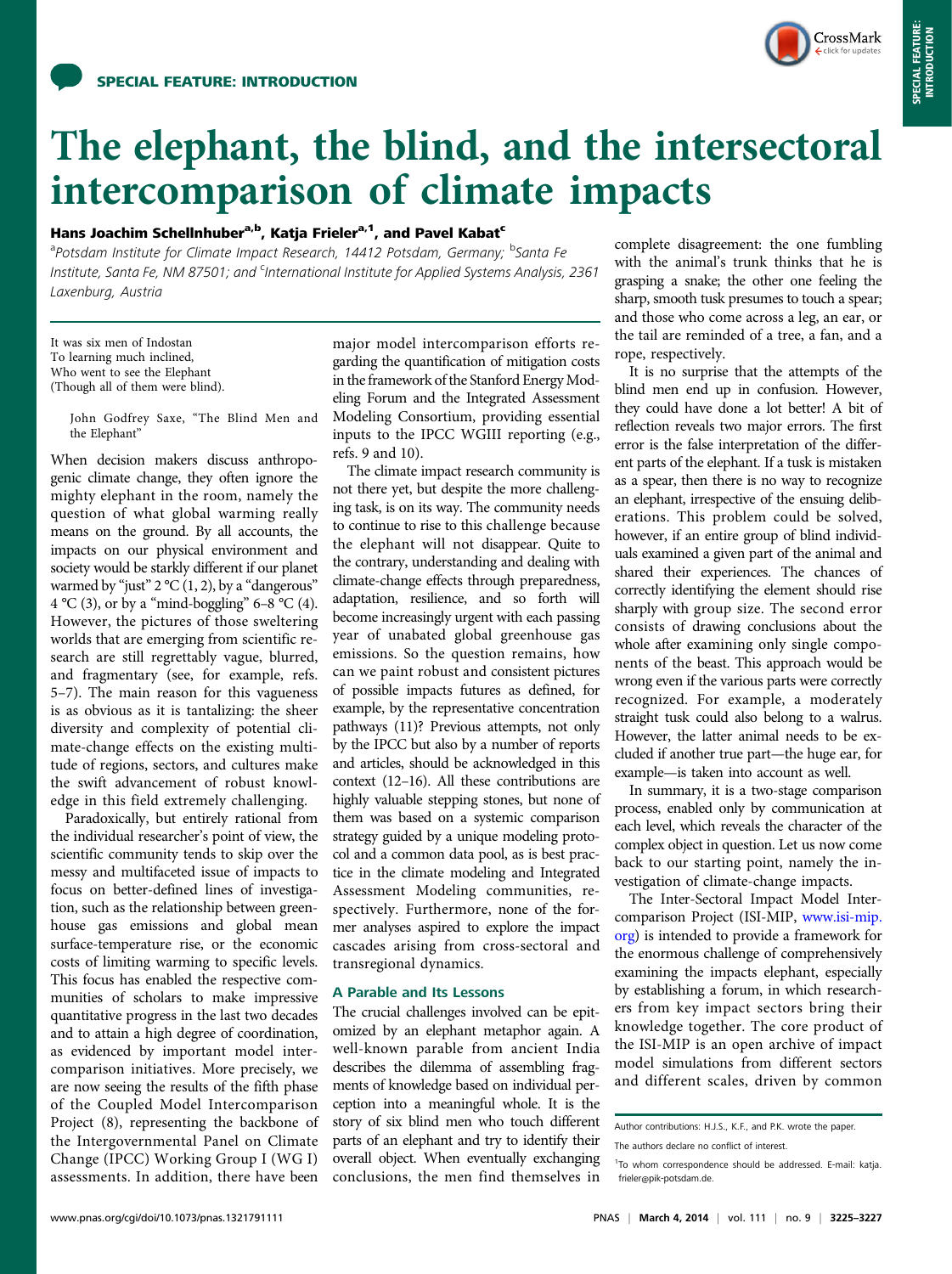

Fig. 1. What do we know of the whole problem, when we only have access to information about its parts? (Drawing from [www.getwords.com,](http://www.getwords.com) with kind permission of John Robertson.)

climate and socio-economic input data [\(https://esg.pik-potsdam.de\)](https://esg.pik-potsdam.de). In this way, the ISI-MIP allows for:  $(i)$  multimodel assessment of sector-specific impacts at different levels of global warming, *(ii)* model improvement through a better understanding of model discrepancies, and (iii) crosssectoral integration of impacts in a multimodel context. This PNAS Special Feature comprises main results of the initial fast-track phase of the project (see ref. 17 for the design of the framework and the substudies).

#### Better Recognition of Individual Parts

Multimodel assessments are crucial for lending substance to impact assessments; they bundle the current knowledge of expected impacts and capture, at least to some extent, the uncertainty in process representation, underlying empirical data, and modeling concepts. Climate-change impact uncertainties are often quantified only in terms of the spread of climate-model projections, but not in terms of variations between impact model projections. Among the exceptions are the biomes model intercomparisons that have a relatively long tradition, in part because biomes models are most closely connected to the carbon-cycle modeling embedded in climate projections (18, 19). More recently, similar initiatives in the water (20) and agriculture (21) sectors have been undertaken. However, in many sectors, model intercomparison exercises have never taken place. For example, this Special Features reports on the first intercomparison of Global Gridded Crop Models (22), and ISI-MIP also provided the framework for the first comparative analysis of malaria models. In addition, the Special Features issue includes multiimpact-model assessments of global flood hazard (23), human influences on global water resources (24), and water scarcity

under climate change (25). Furthermore, the water model simulations have been used to quantify the change in irrigation water demand under global warming (26), and the biomes model simulations have been used to estimate the areas at risk for severe ecosystem changes (27). Although only based on one individual model, the uncertainty of the impacts of sea level rise on coastal infrastructure was assessed within the ISI-MIP framework by a systematic variation in model parameters, input data, and adaptation options.

The study by Dankers et al. (23) directly addresses the statement made in the IPCC Special Report on Extreme Events (28) that "overall there is low confidence in projections of changes in fluvial floods," partly because of the lack of multimodel assessments. Together with other contributions (e.g., ref. 29), the studies conducted within the ISI-MIP help to significantly advance our understanding of this important issue.

## Sharpening Our Diagnostic Tools

One crucial finding of the initial ISI-MIP analyses is that interimpact-model spread of the projections is often comparable to, or even larger than, the spread introduced by the different climate models considered. Multimodel studies offer the opportunity to analyze the origin of the discrepancies between models as a basis for model improvements. In this Special Features issue, Friend et al. (30) show that the discrepancy in projected changes in the vegetation carbon stocks across the biomes models is dominated by often ignored differences in the simulated residence times (i.e., the lifetime of carbon in the ecosystem) rather than by the well-studied differences in net primary production. Similarly, Rosenzweig et al. (22) identify the representation of nitrogen stress as an important source of differences in projected crop production. Nelson et al. (31) present a pioneering analysis of the responses of the food system to climate-change impacts in a multicrop, multieconomic model setting. The authors quantify the model spread regarding the responses to climate-induced yield changes, such as intensification of management, expansion of agricultural land, changes in international trade, prices, and consumption. Based on these analyses, all three papers offer a clear perspective on where investment in further model development is required.

## Understanding the Whole System

ISI-MIP is unique in facilitating an assessment of cross-sectoral climate change impacts in a multimodel context. Three papers in this issue make particular use of this unique framework. Piontek et al. (32) identify multisectoral hotspots of climate change: regions where climate change is expected to lead to severe changes or risks of changes in multiple sectors. Eleven water, seven crop, seven biomes, and four malaria models allow for an explicit assessment of the robustness of the projections. Elliott et al. (33) provide an assessment of the irrigation potential based on projected crop production increases using six global gridded crop models and irrigation water constraints based on 10 water models. The authors' analysis shows that there is a significant difference between the irrigation water consumption projected by the water models and the crop models. In addition to these multi- or cross-sectoral papers, there are two other studies using model simulations from different sectors to identify important differences in projections because of the inclusion of individual processes. Thus, the analysis of Prudhomme et al. (34) in this issue shows that the pure water-model–based projections of drought severity significantly differ from similar projections accounting for dynamic vegetation composition changes. Similarly, Davie et al. (35) have taken a cross-sectoral view of the projected changes in runoff using both hydrological and biomes models.

The results presented in this Special Features issue are essential building blocks of our quantitative understanding of the impacts of climate change on our natural and built environment, but the story does not stop there. The impacts picture remains far from complete, in particular with regard to socio-economic consequences. The human costs of climate change are often caused by the biophysical impacts, but are not at all identical to the biophysical impacts themselves. For example, food and water shortages may drive large-scale migration, and floods and storms may cause damages, including loss of life and economic costs. The multimodel studies reported here provide essential input to more aggregated approaches to modeling the lived impacts of climate change.

Furthermore, real-world decisions are more often than not tradeoffs between different response options. For example, there is a tradeoff between reaching a certain climate mitigation target, in part through expansion of land used for bio-fuel production, and reserving sufficient agricultural land to ensure food security. In this case, without an honest and comprehensive estimate of the distribution of probable crop-production responses to climate change, a prudent decision is impossible. Researchers in the field of